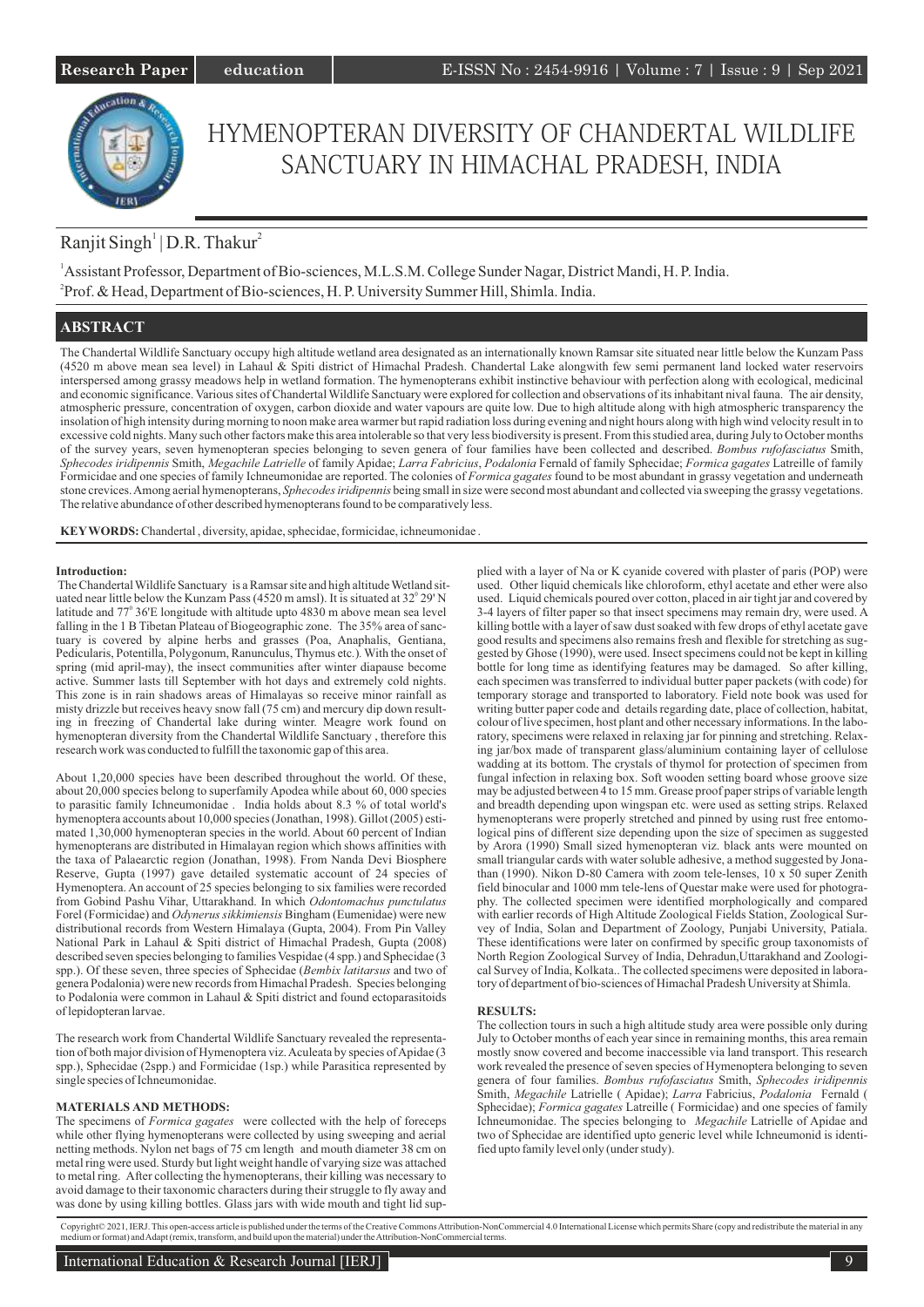# **Research Paper** 2021 **E-ISSN No** : 2454-9916 | Volume : 7 | Issue : 9 | Sep 2021

**Family: Apidae** Genus: *Bombus* Species: *rufofasciatus Smith*



1852. Bombus rufofasciatus Smith,Trans.Ent.Soc. ii:48.

**Locality:** Near Chandertal Lake.

**Material examined:** Himachal Pradesh: Lahaul & Spiti district: grassy meadows of sanctuary, 2 ♀, 14.vii.2007,1 ♀, 2 ♂, 30.vii.2008, 3 ♀, 10.viii.2009, Ranjit.

**Description:** Head elongate, with long pubescence on front, between antennae and clypeus; the clypeus, vertex and cheeks closely punctured; thorax and abdomen densely pubescent except apical segment. Head, pronotum, posterior mesonotum, scutellum, sides of thorax, coxal region of legs and second abdominal segment possess long black hair. A band on anterior mesonotum, the median segment, the basal and fourth to sixth abdominal segments with grayish white, and the third segment with bright fulvus-red pubescence; the pubescence short and pale golden on tibiae and tarsi. Wings hyaline, lightly fuscescent towards apical margins.

**Distribution:** Northern India, Sikkim, Himachal Pradesh.



1852. Sphecodes iridipennis Smith, New Sp. Hym. B.M.,p. 27, ♀; Dall. Torr.  $Cat., x : 7.$ 

**Locality:** Flowering meadow about 10 km. from Batal towards Chandertal lake. Material examined: 3 ♀, 10.vii.2007, 2 ♀, 3 ♂, 30.vii.2008, 3 ♀, 14.viii.2009, Ranjit.

**Description:** Body length varies between 5-6 mm. Antennae and legs are piceous. Head, thorax and abdomen are smooth, polished and shining. Black head and thorax finely punctured but not so closely. Clypeus convex and transverse anteriorly. Abdomen ferruginous, base and apex of 2<sup>nd</sup> and base of 3<sup>rd</sup> segment above fuscous, apex of  $3<sup>rd</sup>$  and following segments are black. Hyaline wings with specific iridescence.

**Distribution:** North India, Himachal Pradesh.



1802. Megachile Latrielle, Hist. Nat. Ins., iii : 382.

**Locality:** Flowering meadow about 10 km. from Batal towards Chandertal lake. Material examined: 2 ♀, 8.vi.2006. Banyal, Thakur and Ranjit; 2 ♀, 15.vii.2007, 2 3, 31.vii.2008, 3 ♀, 10.viii.2009, Ranjit.

**Description:** Scutellum not armed. Abdomen convex above but neither cylindrical nor curved. Fore wings with two cubital cells. Second recurrent nervure reaches within apex of second cubital cell. These are commonly known as leaf cutter bees since leaf pieces used in nest making.

**Distribution:** Nearly cosmopolitan.



Locality: Outlet of Chandertal lake.

**Material examined:** Himachal Pradesh: Lahaul & Spiti district: grassy meadows of sanctuary,  $3 \nsubseteq 7$ .vi.2006. Banyal, Thakur and Ranjit;  $2 \nsubseteq 15$ .vii.2007, 2 ♂, 31.vii.2008, 3 ♀, 10.viii.2009, Ranjit.

**Description:** Black coloured body but  $1<sup>st</sup>$ ,  $2<sup>nd</sup>$  and  $3<sup>rd</sup>$  abdominal segments are red. The vestiture of head and thorax are black. The propodeal dorsum is obliquely striated.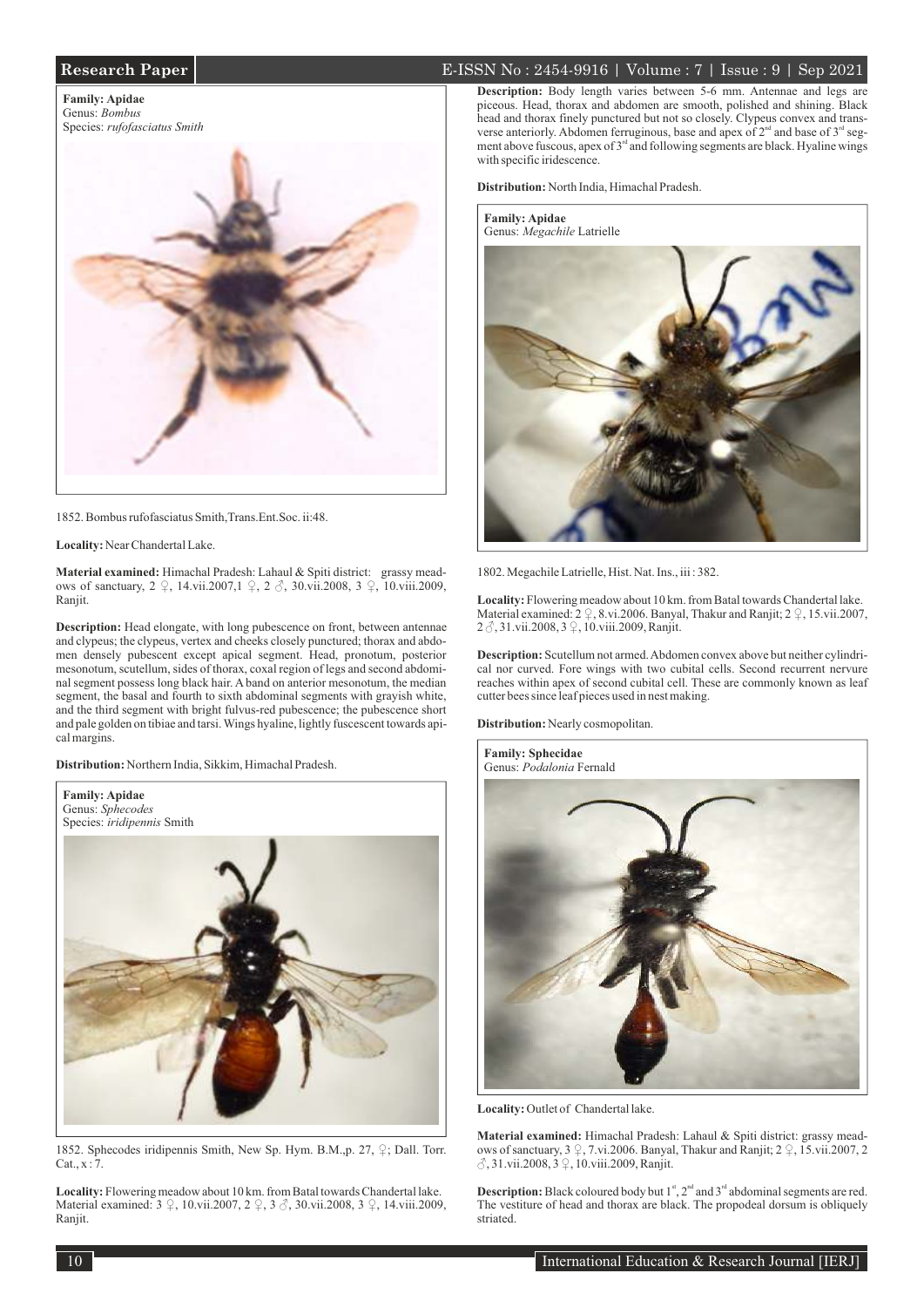# **Research Paper** E-ISSN No : 2454-9916 | Volume : 7 | Issue : 9 | Sep 2021

**Family: Sphecidae** Genus: *Larra* Fabricius



1796. Larra Latreille, Precis Caract. Gen. Ins., p. 116.

1807. Liris Illig. , Edit. Faun. Etrusc., ii : 101.

1884. Larra Kohl, Verh. Zool.-Bot. Ges. Wein., p. 65.

**Locality:** Grassy ground away from northern vicinity of Chandertal lake. Material examined: Himachal Pradesh: Lahaul & Spiti district: grassy meadows of sanctuary, 2  $\Im$ , 3.vi.2006, Banyal, Thakur and Ranjit; 2  $\Im$ , 15.vii.2007, 2  $\Im$ , 28.vii.2008, 3 ♀,15.viii.2009, Ranjit.

**Description:** Upper inner angle of eye is bordered by a deep sulcus. Frons and vertex are shining. Pronotum posteriorly on a level with mesonotum. Body black except first to third abdominal segments which are reddish. Vestiture are silvery. Wings are clear hyaline. Dorsal propodium finely and densely punctured.

**Distribution:** Mostly in tropical but also reported from nearctic and palaearctic regions.



1798. Formica gagates Latreille,Ess.Hist.Fourum,France,p.36.

1894. Formica gagates Forel,Jour.Bomb.Nat.Hist.Soc.,viii:402.

# **Locality:** Western side of the lake.

**Material examined:** Himachal Pradesh: Lahaul & Spiti district: grassy meadows around Chandertal, 3 ♀, 10.vi.2006. Banyal, Thakur and Ranjit; 2 ♀, 15.vii.2007, 2 ♂, 29.vii.2008, 3 ♀, 12.viii.2009, Ranjit.

**Description:** Body dark castaneous, smooth and shining with scattered erect hair on frontal head and on posterior half of abdomen. Pedicel node convex in front but flat posteriorly, its upper margin rounded, remarkably attenuate and sharp. Abdomen narrower posteriorly, less depressed and convex shaped. Anal opening circular (Fig.18).

**Distribution:** North America, Northern and central Europe, Northern Asia, Frontier of Tibet, H.P. (Lahaul & Spiti).

**Family: Ichneumonidae**



**Locality:** Grassy pasteures of northern vicinity of lake

**Description:** Comparatively longer antennae with more than 16 antennal segment. The trochanter is two segmented front wing lacks costal cell. Permanently extruded ovipositor is comparatively longer.

### **DISCUSSION:**

Many collecting tours during July to October months of different survey years unveiled presence of seven hymenopteran species belonging to seven genera of four families. Although four species are yet to be described up to species level. The openings of colonies of *Formica gagates* found underneath the medium sized stones and through crevices these came out in grassy meadows for foraging. At elevation more than 4000 meters, there is dominance of understone communities (Mani, 1962). Tak and Rathore (2008) described 7 ant species including 2 species of *Formica* genera from Pin Valley National Park. From same locality, Gupta (2008) described 7 aculeat species including *Podalonia* sp. I and sp. II with their super ficial resemblance and few differences with *Podalonia hirticep* and *P. laeta* respectively. *Bombus rufofasciatus* Smith, *Sphecodes iridipennis* Smith, *Megachile* Latrielle of family Apidae were found foraging the flowering species of sub alpine pastures. From Lahaul & Spiti valley, Saini and Ghattor (2007) gave detailed taxonomic studies of 7 species of bumble bee including *Bombus rufofasciatus* along with their host plants and distributional ranges. *Larra* Fabricius and *Podalonia* Fernald were found near lepidopteran larvae. Gupta (1995) have reported 2 species of *Podalonia* Fernald and one of *Larra* Fabricius from Western Himalaya. The specimens of ichneumonid studied area could be confirmed only up to family level. Jonathan (2005) reported 319 species (26% of Indian Ichneumonids) from Himachal Pradesh but only 7 species represent Lahaul & Spiti district. The endemism is significant in North-West Himalaya and of the total about 270 Palaearctic species known from nival zone, about 60% species are endemic to it. The endemism among Palaearctic species of Trichoptera is 100 %, Orthoptera 83%, **Hymenoptera 52%**, Coleoptera 61% and Lepidoptera 45% (Mani, 1962). The Hymenopteran diversity recorded from high altitude cold desert Chandertal Wildlife Sanctuary is comparatively less but is in accordance with Kikkawa and Williams (1971) who explained that diversity decreases with increasing altitude. Longer winter season with heavy snowfall and shorter spring, rainy and summer season alongwith topography/geography of area are some key factors which limit the biodiversity richness.

### **CONCLUSION:**

The Chandertal Wildlife Sanctuary occupying high altitude wetland area is also a Ramsar site possessing unique flora and fauna which needs to be explored in detail. This research work revealed the presence of seven species of